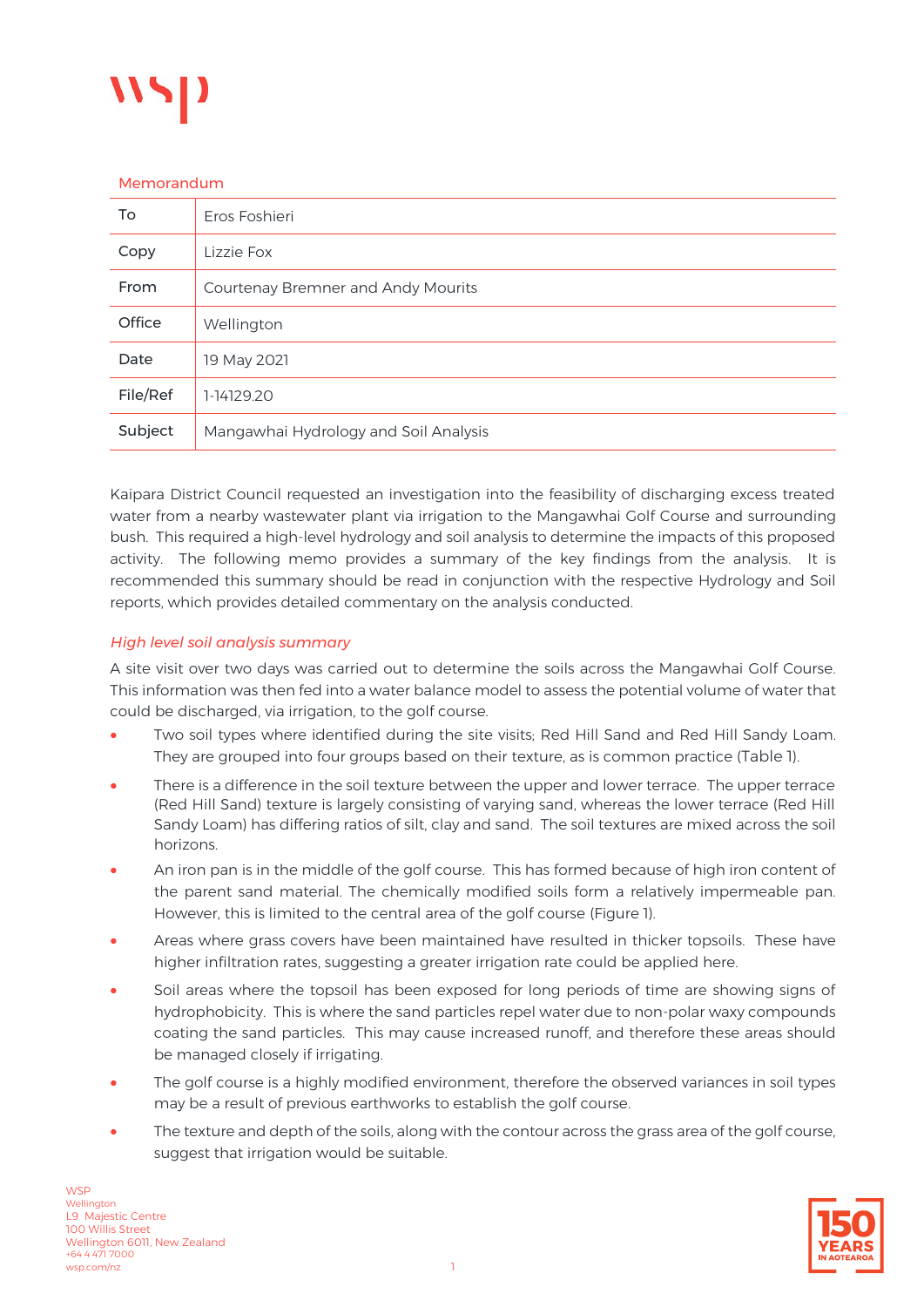# <span id="page-1-0"></span>*Table 1: Soil groupings across the Mangawhai Golf Course*





Red Hill Sandy Loam **Red Hill Sandy Loam (higher clay content)** 



Red Hill Sand Red Hill Sandy Loam (higher Silt content)



### *High-level hydrology analysis summary*

- A high-level water balance was completed to provide an indication of the volume of water, and when it could be applied, to the golf course seasonally. Key inputs in the water balance were obtained and derived. These included deriving the storage capacity (PRAW) of the soil using information gathered during the site visit; carrying out rainfall analysis from available hydrometric data for rainfall depths; and obtaining and analysing potential evapotranspiration (PE) data.
- Using the PRAW data, the land area was categorized into zones of commonality for the water balance model (Figure 1).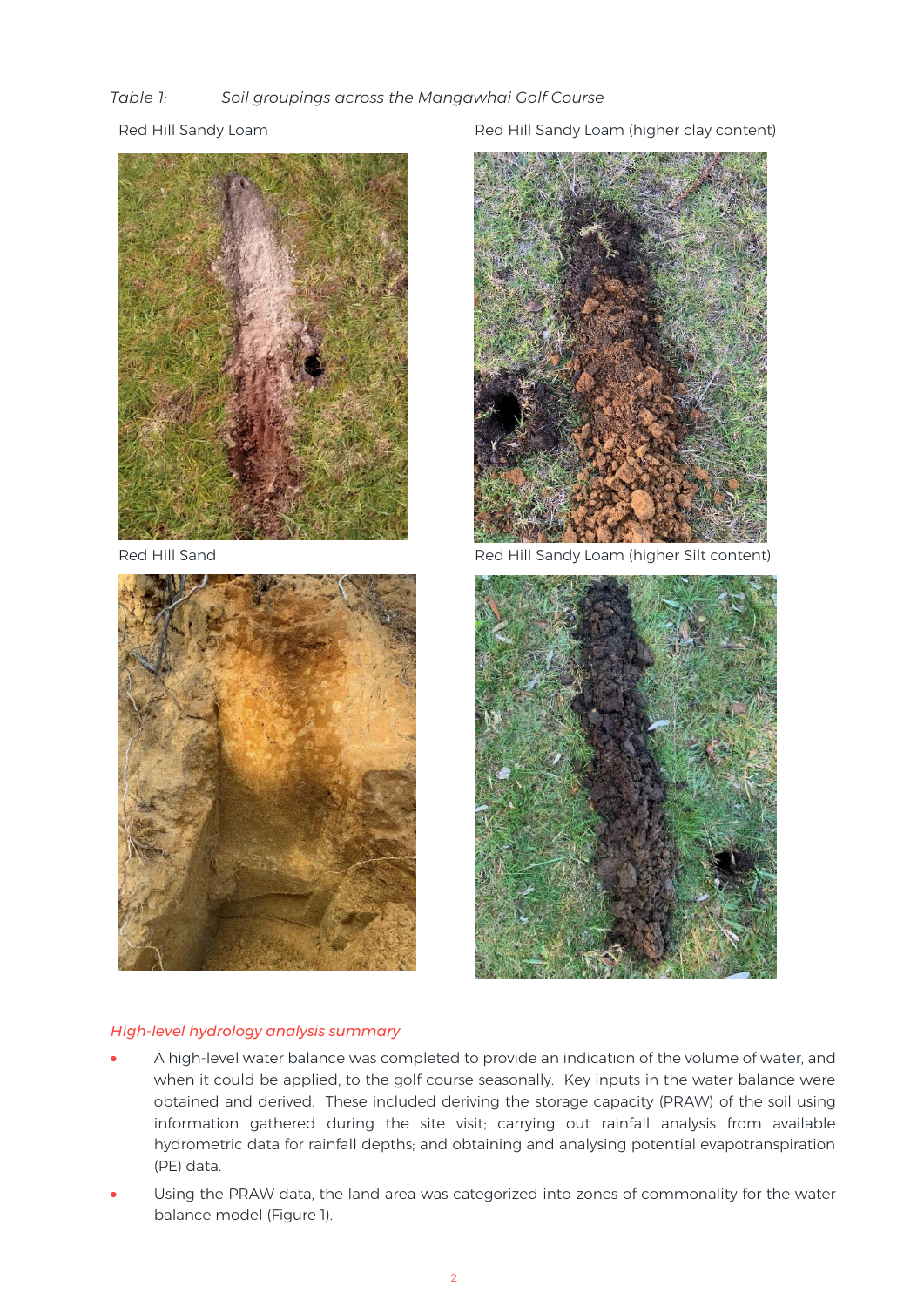- Low PRAW soils have only a limited capacity to store moisture. This would increase the frequency of wastewater irrigation; although it does not influence the total depth of wastewater that could be applied over the different time periods.
- Figure 1 shows an approximate location of the pan at varying depths from 800mm and shallower; however, it's exact location and extent are unclear. In areas where the pan is present, the rate and/or volume of irrigation may be reduced due to its impermeable nature.
- To provide a detailed 'water balance model' PRAW values of 46 mm, 62 mm, and 80 mm were determined for use in the water balance.
	- Based on the detailed scenarios, the golf course could be irrigated from December through to March.
	- Using the deficit calculated in the water balance, a daily rate of irrigation and monthly irrigation volume can be determined; based on the area of the different zones and the total area of the golf course (i.e. 45ha) [\(Table 2\)](#page-2-0).

<span id="page-2-0"></span>*Table 2: The daily deficit and monthly and total irrigation volume for individual zones and the total area of the golf course during potential irrigation months. Refer to Figure 1 for the 'zones' identified which may be suitable for wastewater irrigation.* 

| <b>PRAW</b><br>(mm) | Area<br>(ha) | Daily Deficit (mm/day) |     |                | Monthly irrigation volume (m <sup>3</sup> ) |        |        |        | <b>Total Volume</b> |                   |
|---------------------|--------------|------------------------|-----|----------------|---------------------------------------------|--------|--------|--------|---------------------|-------------------|
|                     |              | Dec                    | Jan | Feb            | Mar                                         | Dec    | Jan    | Feb    | Mar                 | $(Dec - Mar; m3)$ |
| 46                  | 12           | 2                      | 3   | $\overline{2}$ |                                             | 6,986  | 11,011 | 6,630  | 4,618               | 29.244            |
| 62                  | 12           |                        | 3   | 2              |                                             | 5.267  | 11.390 | 6.859  | 4.777               | 28,292            |
| 80                  | 6            |                        | 3   | $\overline{2}$ |                                             | 1.597  | 5.940  | 3.577  | 2.491               | 13,605            |
| 46                  | 45           | 2                      | 3   | $\overline{2}$ |                                             | 26.550 | 41.850 | 25.200 | 17,550              | 111.150           |
| 62                  | 45           |                        | 3   | 2              |                                             | 19.350 | 41.850 | 25.200 | 17,550              | 103.950           |
| 80                  | 45           |                        | 3   | $\overline{2}$ |                                             | 11,250 | 41,850 | 25,200 | 17,550              | 95,850            |

- The following assumptions and limitations should be considered regarding the water balance model;
	- Monthly rainfall and PE can vary significantly from the median and consequently there may be considerable residual risk if this water balance is strictly applied. The water balance does not explicitly account for the specific amount and timing of rainfall throughout the month.
	- There is inherent uncertainty in deriving irrigation rates and volumes, based solely on the approximate area of the different zones. Therefore, a conservative approach to development and construction of any irrigation system is recommended.
	- Attention should be given to the areas of the golf course with higher water storage capacity and therefore lower irrigation requirements (e.g. the area to the south of the course with a PRAW of 80mm).
	- Care should be taken to only irrigate with sufficient time pre and post rainfall events to allow an appropriate reduction in storage capacity to prevent runoff.